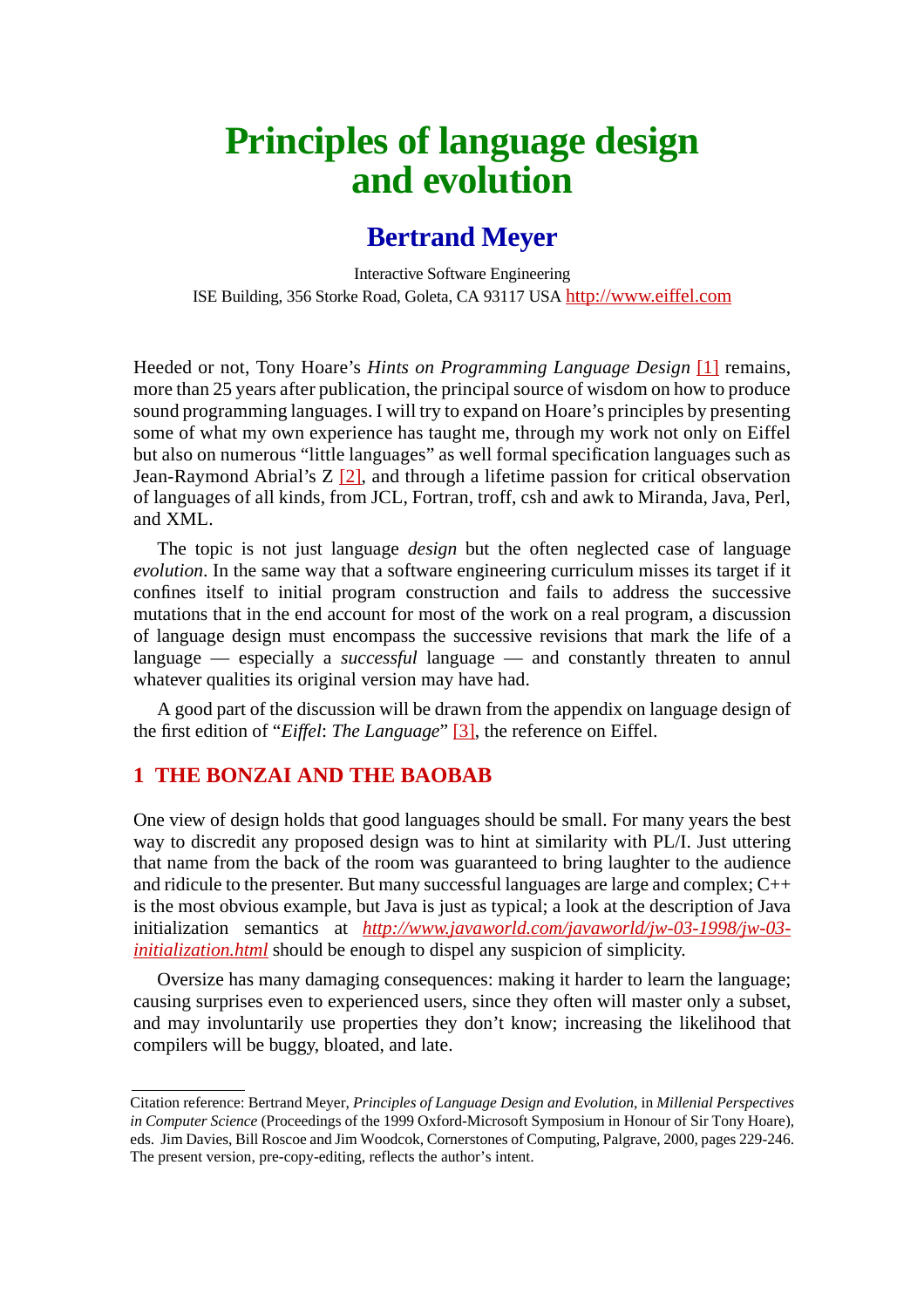But languages should not be too simple, and the language designer should not resist useful additions on principle. One can conjecture that Pascal could have had a much more significant industrial role if a few extensions (such as variable-length array access and an elementary module facility) had been included in the standard in the late nineteen-seventies or early eighties. They were not, and Pascal was largely displaced by C, certainly a regrettable development for software engineering.

So the truth has to be somewhere between the monsters of complexity and the zenlike masterpieces of ascetism — between the bonzai and the baobab.

To complicate the discussion, there is no single definition of size. The Eiffel language book occupies 594 pages, and the ongoing third edition [\[4\]](#page-16-3) will probably reach into the 800s, which would seem to suggest that Eiffel is complex. But then if you read the book you will realize that most of these pages are devoted to comments and explanations, and it is possible to talk about pure Lisp (or for that matter about love, another seemingly simple concept) over many more pages. Then if you consider that the syntax diagrams occupy only four pages, Eiffel is very simple. From yet another viewpoint, the language properties that enable a beginner to start writing useful software may be defined in the 20 pages of chapter 1; that is pretty short too. A "reference only" extract of the book, retaining only the formal rules (syntax, validity, semantics) interspersed throughout the text, would occupy about 40 pages.

We could paraphrase a famous quote and state that a language should be as small as possible but no smaller. That doesn't help much. More interesting is the answer Jean Ichbiah gave to the journalist (for the bulletin of INRIA) who, at the time of Ada's original publication, asked him what he had to say to those who criticized the language as too big and complex: "Small languages", he retorted, "solve small problems".

This comment is relevant because Ada, although undoubtedly a "big language", differs from others in that category by clearly showing (even to its critics) that it was *designed* and has little gratuitous featurism. As with other serious languages, the whole design is driven by a few powerful ideas, and every feature has a rational justification. You may disagree with some of these ideas, contest some of the justifications, and dislike some of the features, but it would be unfair to deny the consistency of the edifice. Consistency is indeed the key here: size, however defined, is a measure, but consistency is the goal.

#### **2 CONSISTENCY**

Consistency means having a goal: never departing from a small number of powerful ideas, taking them to their full realization, and not bothering with anything that does not fit with the overall picture. Transposed to human affairs this may lead to fanaticism, but for language design no other way exists: unless you apply this principle you will never obtain an elegant, teachable and convincing result.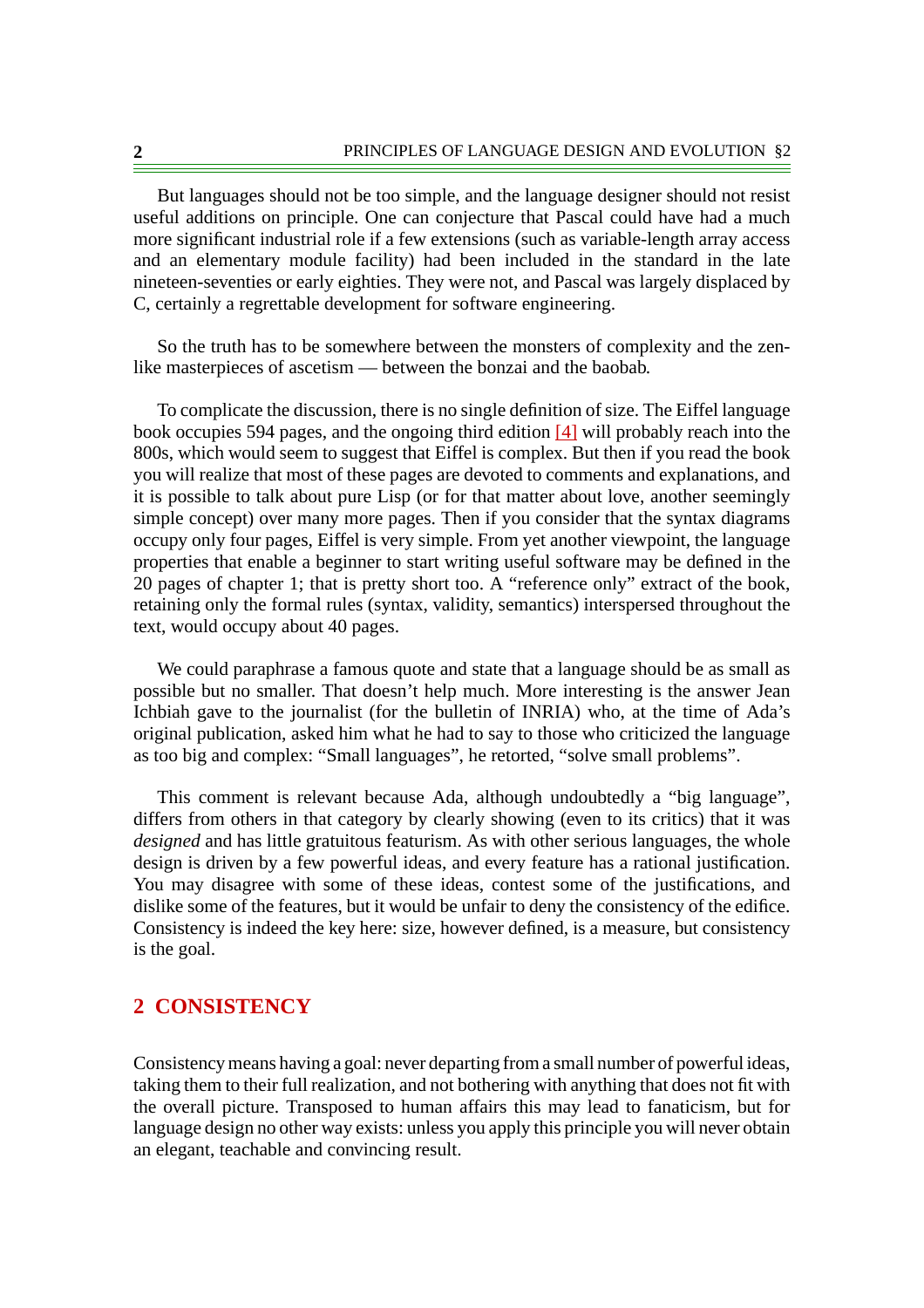Note the importance for the selected ideas to possess both of the properties mentioned: each idea should be *powerful*, and there should be a *small number* of them. Eiffel may be defined by something like twenty key concepts. Here, as an illustration, are a few of them:

- •Software architectures should be based on elements communicating through clearly defined *contracts*, expressed through formal preconditions, postconditions and invariants.
- •*Classes* (abstract data types) should serve as both modules and types, and the modular and typing systems should entirely be based on classes. (Two immediate consequences are that no routine may exist except as part of a class defining its target type, and that Eiffel systems do not have a main program.)
- •Classes should be *parameterizable* by types to support the construction of reusable software components.
- •*Inheritance* is both a module extension facility and a subtyping mechanism. Attempts to restrict the mechanism to only one of these aspects, in the name of some misdirected attempt at purity, only serve to trouble the programmer with irrelevant questions. Attempt to portray *multiple* inheritance as evil only stem from clearly inadequate uses, or badly conceived language mechanisms.
- •The only way to perform an actual computation is to *call* a (dynamically bound) feature on an object.
- •Whenever possible, software systems should *avoid explicit discrimination* between a fixed list of cases, and instead rely on automatic selection at run time through dynamic binding.
- •Client uses of classes should only rely on the official *interface*.
- •A strong distinction should be maintained between *commands* (procedures) and *queries* (functions and attributes).
- •A *contract violation* (exception) should lead to either organized failure or an attempt to achieve the contract through another strategy.
- •It should be possible for a static tool to determine the type consistency of every operation by examining the software text, before execution (*static typing*).
- •It should be possible to build sophisticated *run-time object structures*, modeling the often complex relations that exist in the external systems being modeled, and to let the supporting implementations take care of *garbage collection* to reclaim unused space automatically.

Eiffel is nothing else than these ideas and their companions taken to their full consequences.

Why is consistency so important? One obvious reason is that it determines your ability to teach the language: someone who understands the twenty or so basic ideas will have no trouble mastering the details, and from then on will remember most of them without having to go back all the time to the manual.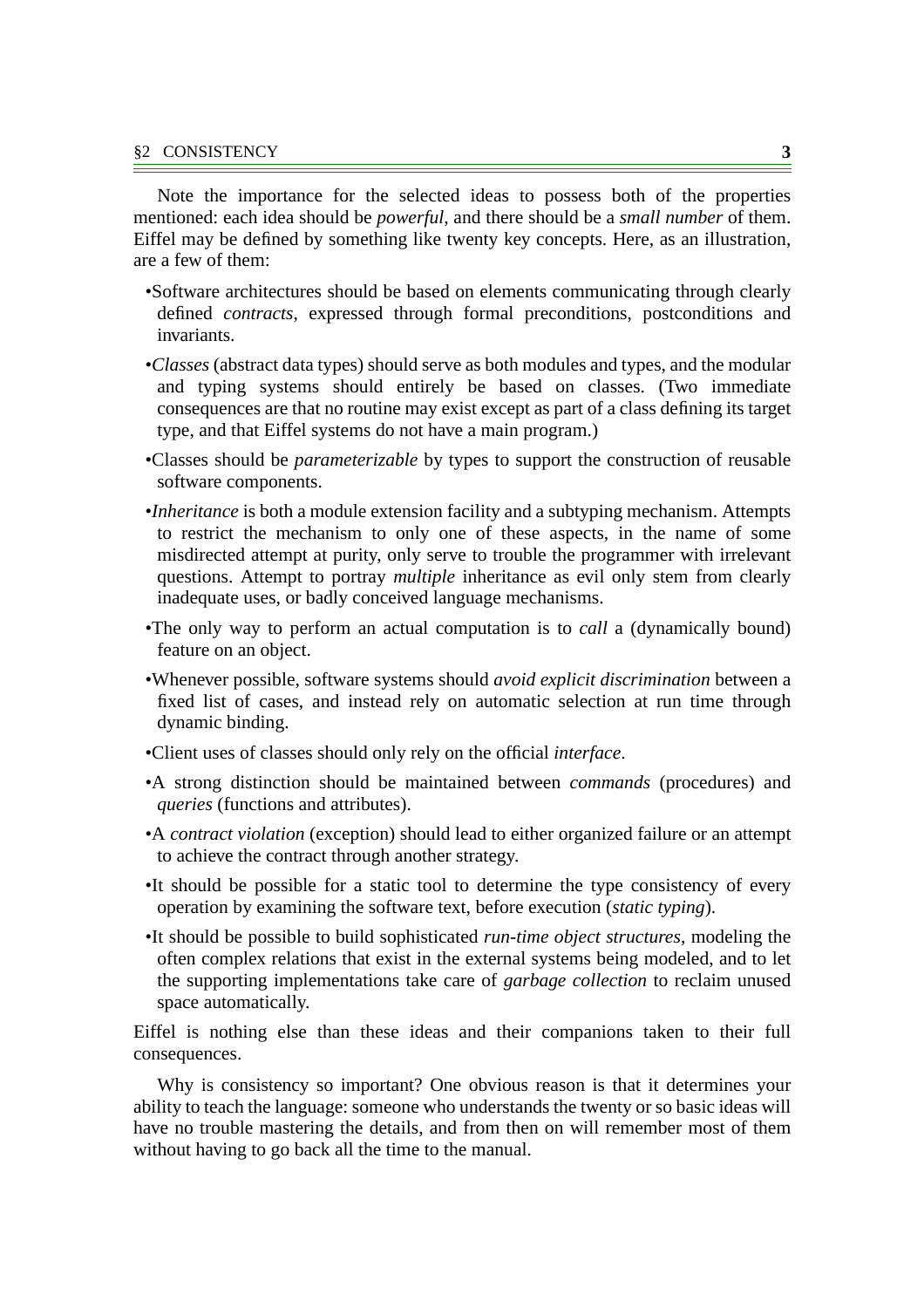Another justification of the consistency principle is that with more than a few basic ideas the language design becomes simply unmanageable. Language constructs have a way of interacting with each other which can drive the most careful designers crazy. This is why the idea of orthogonality, popularized by Algol 68, does not live up to its promises: apparently unrelated aspects will produce strange combinations, which the language specification must cover explicitly.

An extreme example in Eiffel is the combination of the *obsolete* and *join* mechanisms, two seemingly unrelated facilities. A class may declare a feature as obsolete to prepare for its eventual removal without destroying existing software; this is a fundamental tool for library design and evolution. In the inheritance mechanism, a class may merge ("join") features inherited from different parents. No two mechanisms seem at first sight more "orthogonal" with each other. Yet they raise a specific question: the Join rule must give all the properties of the feature that results from joining a few inherited features, in terms of the properties of the inherited versions; but then one of these features may be obsolete. Not the most fascinating use of language facilities; but there is no reason to disallow it. (This would require an explicit constraint anyway, and simplicity would not be the winner.) Now does this make the joined version obsolete? The language specification must give an answer. (The answer is no.)

Such cases should suffice to indicate how crucial it is to eliminate anything that is not essential. Many extensions, which might seem reasonable at first, would raise endless questions because of their possible interactions with others.

Another interesting example of interference is the absence of garbage collection in most C++ implementation. Although often justified *ex post facto* in the name of the C philosophy of putting the programmer in control of every detail, this limitation is in reality a consequence of the language's design: the presence of C-style casts makes it possible to disguise a pointer into something else, thus fooling a garbage collector and leading to serious potential errors. Many programmers do not realize how a seemingly remote property of the type system exerts such a direct influence on the very practical issue of memory management.

#### **3 UNIQUENESS**

Taken to its full consequences, the principle of Consistency implies the principle of Uniqueness, which states that the language design should provide one good way to express every operation of interest; it should avoid providing two.

This idea explains, for example, why Eiffel, almost alone among general-purpose languages, supports only one form of loop. Why offer five or six variants (test at the beginning, the end or the middle, direct or reverse condition, "for" loop offering automatic transition to the next element etc.) while a single, general one will be easy to learn and remember, and everything else may be programmed from it?

The loop example deserves further attention. A well-written Eiffel application will have few loops: a loop is an iteration mechanism on a data structure (such as a file or list); it should be written as a general-purpose routine in a reusable class, and then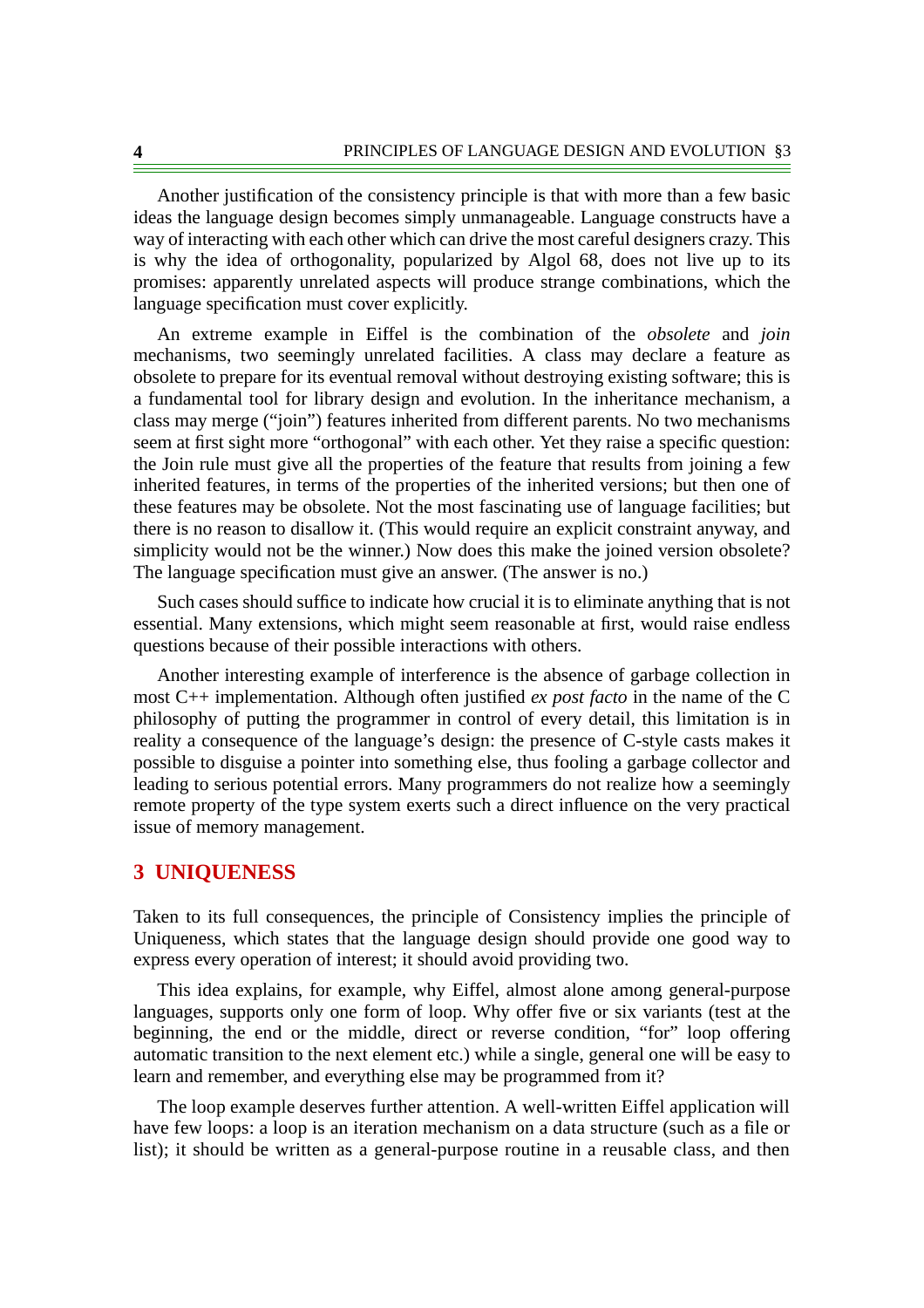adapted to specific contexts through the techniques illustrated in the discussion of iterators. (Such pre-programmed iteration mechanisms are indeed available from libraries, and made more attractive by the recent addition of an *agent* mechanism to the language.) Then having to write  $i := i + 1$  manually for the equivalent of a For loop is not a problem.

This observation, which would not necessarily transpose to another language, illustrates an important aspect of the Eiffel method, which makes almost all "*X* considered harmful" observations, for arbitrary *X*, obsolete. The resolution of this apparent paradox comes from the power of object-oriented abstraction. As soon as you recognize some pattern *X* as useful, this immediately makes it harmful, by suggesting that you should not from then on reproduce *X*-like patterns in your software texts, but instead hide *X* in a reusable software component and then reuse that component directly.

Loops are harmful, then, not because they pose a danger by themselves (as may be argued of goto instructions), but because their very usefulness as a common pattern of data structure traversal suggests packaging them in reusable components describing higher-level, more abstract forms of these patterns. The only danger here would be longterm — not taking advantage of potential reuse.

The principle of Uniqueness is a particularly useful guide for language evolution, after initial design. It is natural for users of a language to request new facilities that simplify their job. Most of the time, it was possible to do this job before, which suggests that the principle requires rejecting these extensions. But that's not necessarily a correct interpretation, since the principle requires providing one *good* way of addressing each need. The question then becomes whether the previous way is good enough.

Creation expressions provide a good example. Until recently, Eiffel had a creation instruction (to create and initialize an object) but no creation expressions. The language design discussion in [\[1\]](#page-16-0) explains the rationale in detail, stating, however, that creation expressions might have a role in the future. That future has come. Along with a creation instruction

#### **create** *<sup>x</sup>*.*make* (...) [A]

which creates an object of the appropriate type, attaches it to *x*, and initializes it with the given procedure and arguments, you may also write

```
x := create {TYPE}.make (...) [B]
```
where *TYPE* is the type of  $x^1$ . Is this a violation of the principle of Uniqueness? As presented, yes. But in practice no good programmer will ever use form [B] in the case given, because there is a better way: form  $[A]$ , which avoids the need to specify the type. Why specify *TYPE* since (the language being strongly typed) it follows from the declaration of x? There is no good reason. Creation expressions, however, are useful in another case: creating an object whose only use is to be passed as an argument to a routine. Then you can write

<sup>1.</sup> In both cases some variations and simplifications are available, especially for omitting the creation procedure if it is the *default\_create* associated with a class and guaranteed to preserve the class invariant.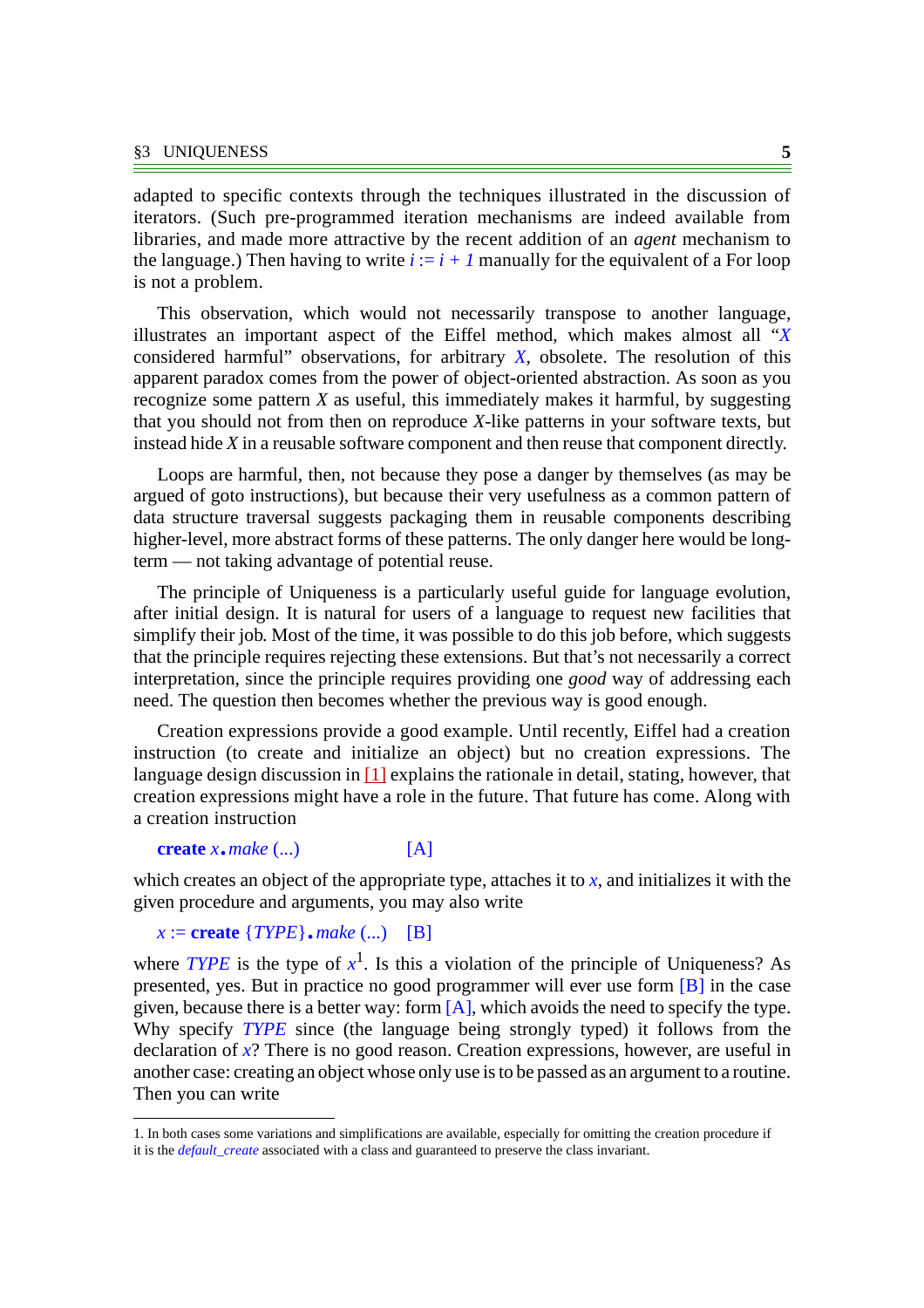*some\_routine* (..., **create** {*TYPE*}.*make* (...), ...)

where the phrasing would be far more cumbersome if we only had creation instructions:

*new\_object*: *TYPE* -- Declare local variable just for this purpose ... **create** *new\_object*.*make* (...) *some\_routine* (..., *new\_object*, ...)

Extensive, experienced users found that such schemes occurred frequently and caused useless effort and distraction. It's not a matter of keystrokes, as a longer form is *preferable* when it adds relevant information; it's a matter of not wasting one's time in repetitive schemes that bring nothing new and obscure the truly relevant parts of the software.

So the two mechanisms, creation instructions and creation expressions, are both useful because they cover complementary needs.

A similar example is "Unique" values and "Inspect" instructions. Because of Eiffel's emphasis on avoiding explicit discrimination and relying on dynamic binding instead, all in the name of modular, extensible, reusable architectures, the language did not initially (until 1989) include multi-branch mechanisms. As experience grew, it became clear that such mechanisms were still needed in some cases, where they did not conflict with object-oriented principles. Hence the introduction of Unique values (integer constants whose values do not have to be specified by the programmer, being instead chosen by the compiler) and Inspect instruction (a kind of **case** ... **of** discriminating on integers or characters). It is significant that the original solution erred on the side of caution: only when extensive experience clarified the conditions under which explicit discrimination was still legitimate did we go for the corresponding extensions. Better be restrictive at first, and loosen the strings later when you fully understand what's truly needed and what would be mere featurism.

#### **4 TOLERANCE AND DISCIPLINE**

Using the word "restrictive" reminds us of the somewhat disciplinarian attitude that is not infrequent in the software community. One commonly hears such phrases as "preventing the programmers from doing their dirty tricks". It is as if language designers were invested with a moral mission, and languages served as ramparts against the threat of the developers' natural uncleanliness.

I disagree with this view. (This will seem surprising to those who have heard Eiffel being categorized, I believe quite wrongly, as a language of the restrictive school.) Programming language designers are not in the chastity belt business. Their role, to repeat a comment which I first heard many years ago — at a Marktoberdorff summer school — from C.H.A. Koster, is not to prevent developers from writing bad software (a hopeless endeavor anyway), but to enable them to write good software; and perhaps to make the task pleasurable as well.

This must be applied together with the principle of Uniqueness. If you exclude a certain facility, be it the goto or function pointers, it is not to save humanity from some abomination (although you may also be doing that) but because you are providing elsewhere a better way to achieve the goals which the excluded constructs purported to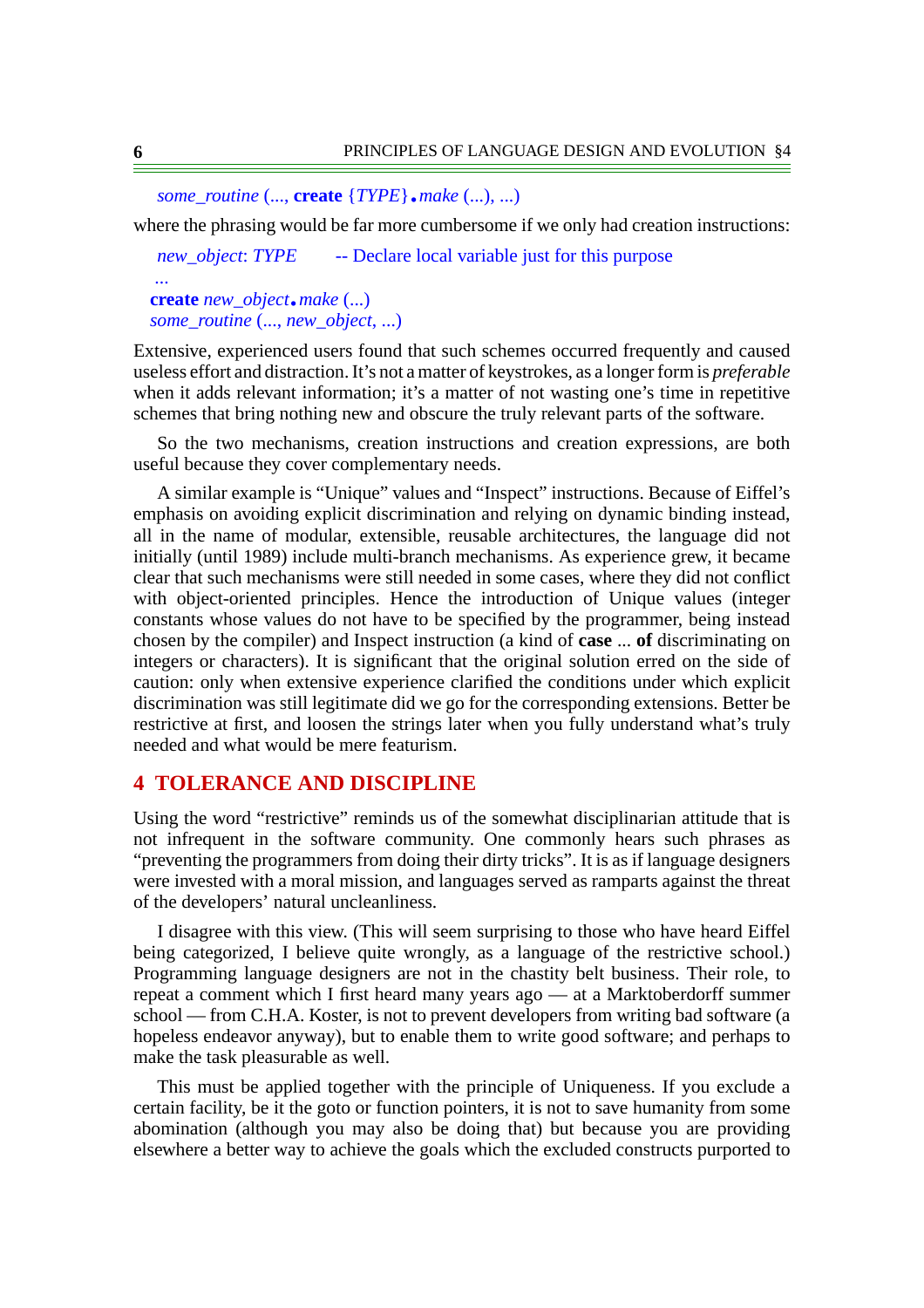address. Loops and conditionals are better than gotos, and dynamic binding under the control of static typing is better than function pointers or explicit discrimination.

In other words, if a design is defined as much by what it leaves out as by what it includes, one cannot justify the exclusions without knowing the inclusions.

These ideas pervade Eiffel. The language's ambition is to support an elegant and powerful method for analysis, design, implementation and reuse, and to help competent developers produce high-quality software. The method is precisely defined, and the language does not attempt to promote any other way of developing software; but it also does not attempt to prevent its users from applying their creativity.

The details of the inheritance mechanism provide a clear example of these principles. The relation between inheritance and information hiding is a controversial topic; Eiffel takes the view that descendants should be entirely free to define the export status of inherited features, without being constrained by their ancestors' choice. Nothing really forces everyone to agree: a project leader may take a more restrictive approach and, for example, prohibit the hiding of a feature exported by a parent. It is not difficult to write a tool that will check adherence to this rule. Had the language specification taken the restrictive stand, it would have been impossible for a project leader to enforce the inverse policy.

In summary: language designers should not exclude "bad" constructs out of a desire to punish or restrict the users of the language; that is not their job. The exclusions are justified only by the inclusions: the designer should focus on the constructs that he deems essential, and his responsibility is then to remove everything else, lest he produce a monster of complexity.

#### **5 METHODOLOGY**

In a bad language design, the programmer is presented with a wealth of facilities, and left to figure out when to use each, when not, and which to choose when more than one appears applicable.

In a good design, each language facility goes with a precise theory — presumably explained in the accompanying book or books — of the purpose it serves: when it is desirable, when it is not.

The example of Unique values and Inspect constants in Eiffel, discussed earlier, provides a typical example. Few constructs are bad by themselves (one might even argue for a goto instruction in an assembly language). What makes a construct desirable or detrimental is the software development methodology that the language reflects. It was prudent to refrain at first from including explicit discrimination constructs, since they seem to fly in the face of the object-oriented method (i.e. data abstraction and Design by Contract principles). When, later on, we started to get a better appreciation for the role such constructs may retain in a development process that flawlessly applies these principles, it became safe to reintroduce a carefully designed variant which fits precisely in the method.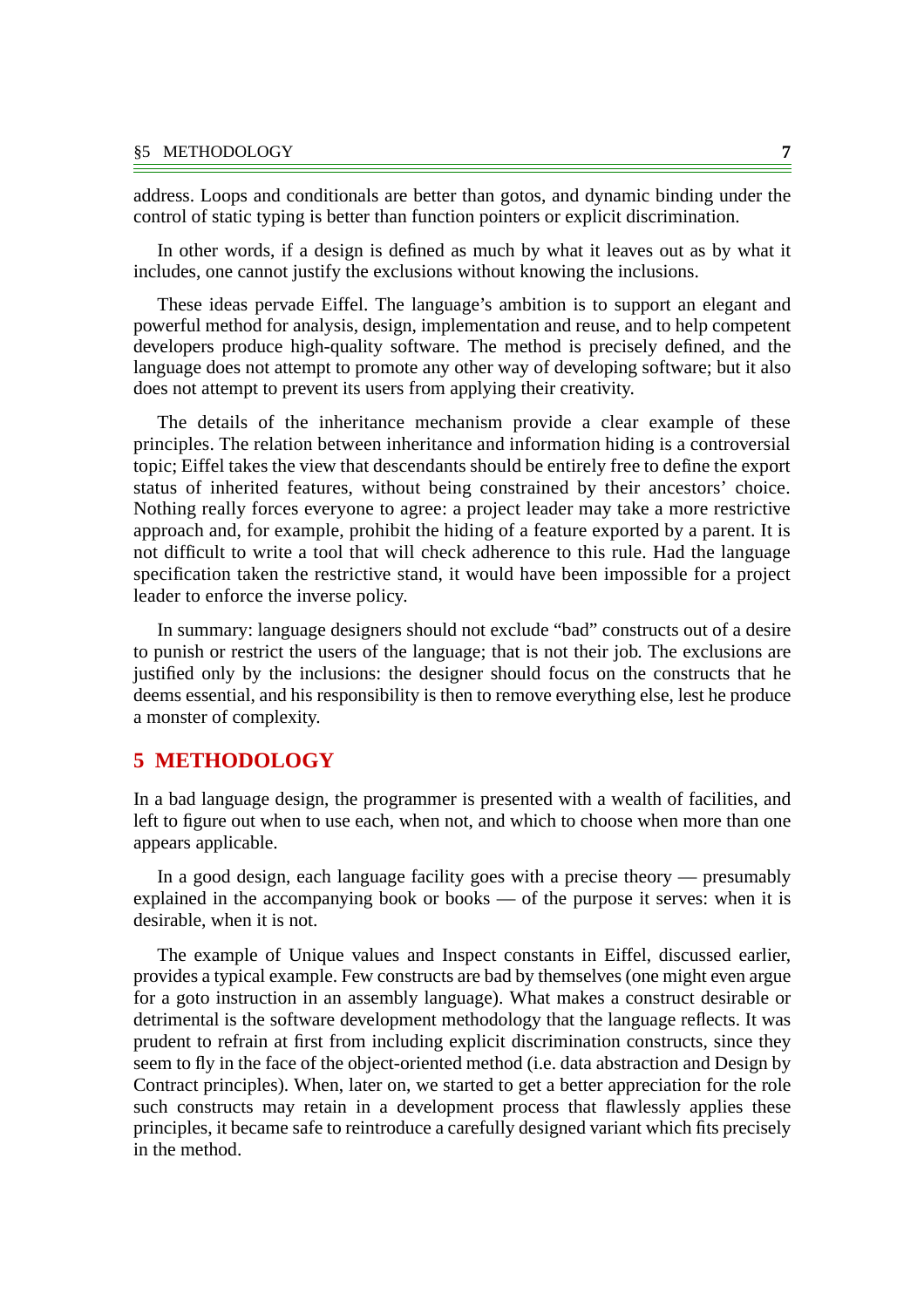A counter-example of the Methodology principle is the use of argument overloading in C++ and Java, a somewhat extreme case of a flexibility that has zero advantages and more than a few disadvantages. In an object-oriented language, you get a powerful form of *dynamic* overloading: the guarantee that  $x \cdot f$  will trigger the exactly appropriate version of *f*, determined anew for each execution of the call depending on what kind of object *x* happens to denote. The semantics of every such variant of  $f$  must be compatible with the basic specification expressed by the *contract* of *f* in the common originating class. So you use the same name to denote *different variants* of the *same basic semantics* determined at *execution time*. The mechanism provides a notable increase in expressive power, since it offloads some of the programmer's manual work (choosing between variants of an operation) to an automatic mechanism provided by the computer. As an added bonus, the effect on the flexibility of software architectures, the extendibility of the resulting programs, and the reusability of their components are profound and beneficial.

"Static" overloading of the kind provided by the languages cited does nothing of the sort (see [\[5\]](#page-16-4) for more details). all that overloading provides is the ability to use the same name to denote *different semantics* determined at *compilation time*, also known in less technical parlance as "shooting yourself in the foot". For different operations, one should choose different names; using the same name just creates confusion and errors. The mechanism adds not an ounce of expressive power: there is nothing you can do with overloading that you couldn't do just as well (better, in fact, since the text will be more clear) without.

In addition, the criterion used to disambiguate overloaded routines is wrong. Competing routines must have different argument signatures, which will enable the compiler (and the poor human reader) to determine which is desired in every case. The very first example of a "constructor" used in almost every textbook disproves the wisdom of that criterion. If you have a *POINT* or *COMPLEX\_NUMBER* class, it will most likely have a constructor that takes cartesian coordinates, and one that takes polar. Unfortunately, both take the same arguments: two real numbers. Missed.

Even more fundamentally, overloading destroys the fundamental simplicity and beauty of the object-oriented model, where the basic construct, the class, represents a mapping from operation names to operations. (With overloading you may have any number of operations associated with an operation name for a given class.). This makes it impossible to reason about programs and programming models, destroying the whole semantic edifice for the benefit of a dubious syntactical convenience.

As if this were not enough, static overloading leads to more confusion and complex semantic rules when used in *conjunction* with polymorphism and dynamic binding. This is (at least in an object-oriented language) a rather stark example of a language trait that contradicts the basic methodology of writing good programs.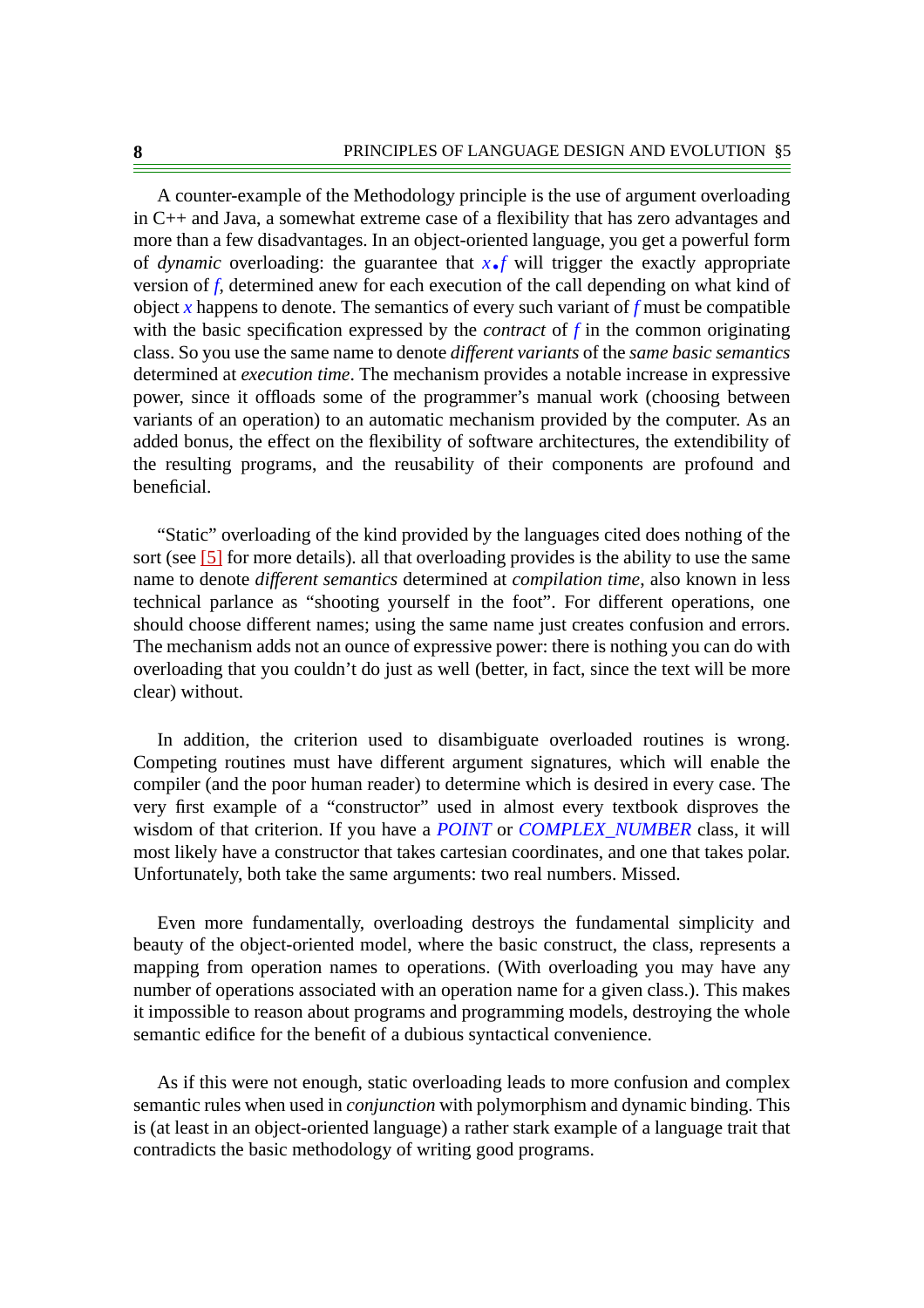#### **6 MEA CULPA, MEA MAXIMA CULPA**

The surest sign of a problematic design is the presence, in a language manual, of comments stating that some constructs should never be used. A typical example in the C++ and Java literature is the (justified) advice to avoid direct assignments to fields of objects, as in  $x \cdot a := b$ , which indeed violate all the principles of information hiding and object technology. (It is possible, as in Delphi, to provide  $x \cdot a := b$  as a syntactical abbreviation for the procedure call  $x \cdot \text{set}_a$  (*b*), but this is not what the C++ and Java mechanisms provide; they are direct field assignments, incompatible with modern principles of data abstraction and information hiding.)

The natural question — especially for such a recent design as Java, which does not have the excuse of being constrained by the requirement of full compatibility with C — is how one can justify producing a programming language and immediately starting to warn users against certain facilities. If the designer truly thinks (asks the naïve observer) that a certain construct is harmful, could he perhaps not have refrained from including it in the first place? Is the designer not the one who decides what goes in and what stays out?

Loving your language means never having to say you're sorry.

#### **7 THE LANGUAGE AND THE LIBRARIES**

In a method supporting reusability, it is often possible and desirable to provide a new feature through a library facility rather than through a language change.

Like some other languages, Eiffel uses libraries for mechanisms such as input and output, rather than defining language constructs. The inheritance mechanism also provides a class *ANY*, inherited by all classes and offering them a number of crucial general-purpose features: *copy*, *clone*, *deep\_clone* (producing recursive copies of arbitrarily large and complex object structures), equality, *out* (which produces a printable image of any value or object).

Other powerful library mechanisms include the *STORABLE* class, providing a straightforward way to store an object structure — again, arbitrarily large and complex — into a file, or to transmit it across a network, in a machine-independent format if desired.

A cynic might question the benefit of extending the libraries to keep the language simple. Indeed, tough problems of consistency and simplicity do arise for libraries. There is an important difference, however: one of level. The library as well as any user application are defined with respect to the basis provided by the language. Because everything else relies on it, this basis must be kept simple at all costs. Complexity should be avoided in libraries too, of course, but the consequences are less grave.

Mathematical theories provide the appropriate comparison. Adding a language construct is like adding an axiom, certainly not a decision to be taken lightly. Adding a library class or routine is simply like adding another theorem, inferred from the current axioms.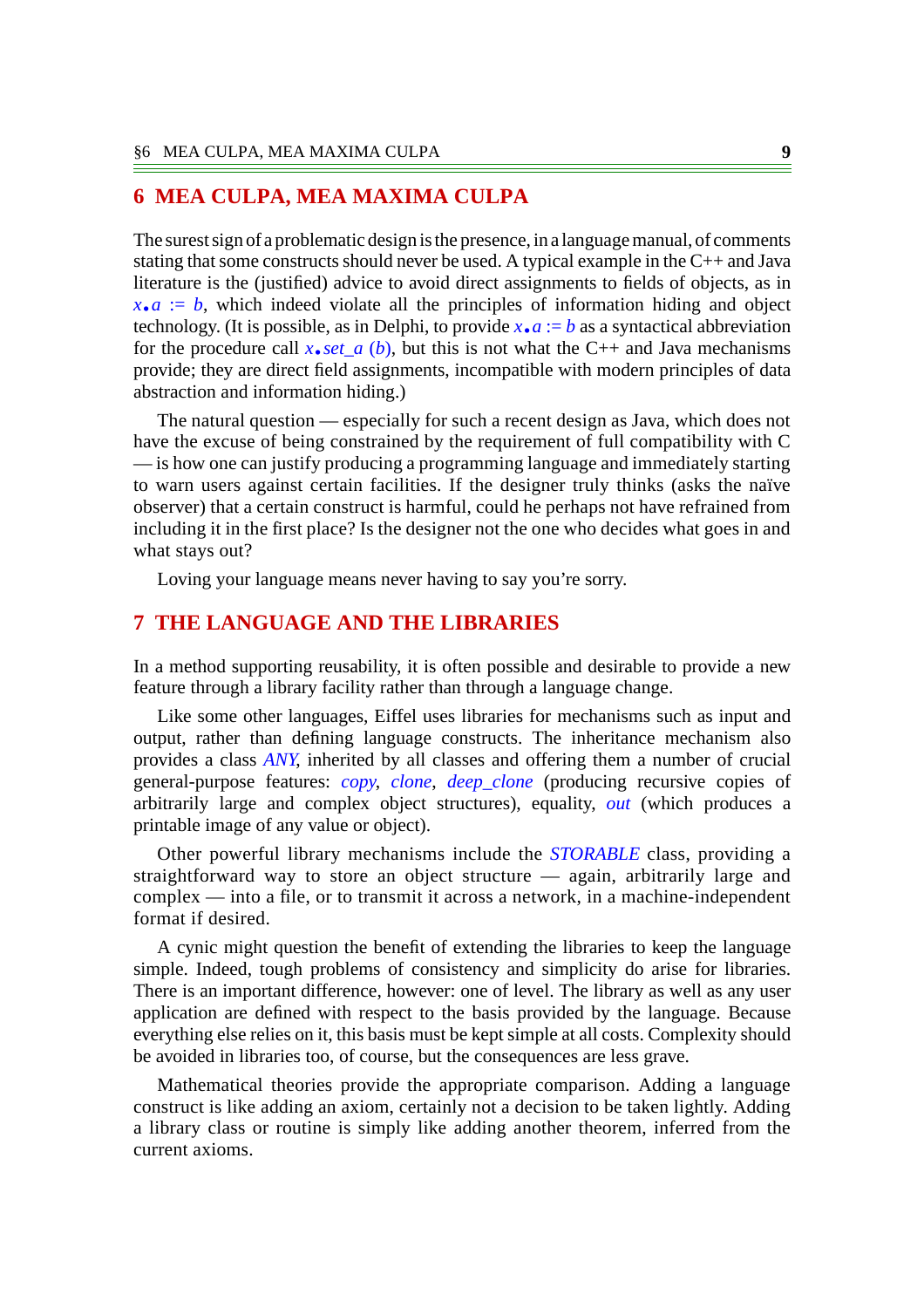The interaction of libraries and language in Eiffel is sometimes intricate. The basic exception mechanism is very simple; class *EXCEPTIONS* provides further tuning, for example to handle various kinds of exception differently, or to ignore certain signals. Similarly, *MEMORY* allows for fine control over the operation of the garbage collector. *INTERNAL* gives access to the internal structure of objects, useful to write system-level tools or interfaces to databases.

Arrays are not a language construct but come from a library class *ARRAY*, since an array can be described as an abstractly specified object, in the same way as a list or a stack; this greatly simplifies the language and makes programs more consistent and readable. The notion of *TUPLE* is handled in a similar way. In both cases, there is a language connection through special syntax for manifest arrays or tuples.

Similarly, all basic types, from *INTEGER* to *BOOLEAN* and *STRING* are formally treated as classes. Unlike the solution of C++ and Java (which separates the basic types from the rest of the type system) this makes it possible to have container structures lists, trees, hash tables, arrays — that may contain integers, characters and strings as well as instances of programmer-defined classes. To the programmer, the basic types are indeed normal classes, which can be browsed through the normal tools, and have their proper place in the inheritance hierarchy (*INTEGER*, for example, inherits from *NUMERIC*, describing number-like objects belonging to a set with the structure of a ring, and *COMPARABLE*, describing objects belonging to a set equipped with a total order relation). The compiler, however, cheats since it knows about these classes and can generate better code for them. This is an attempt to combine the best of both worlds: the consistency, simplicity and elegance resulting from a uniform type system; and the efficiency resulting from special knowledge.

#### **8 ON SYNTAX**

One of the most amusing characteristics of the software development community, from a language designer's viewpoint, is the discrepancy between professed beliefs and real opinions on the subject of programming language syntax. The official consensus is that syntax, especially "concrete" syntax (governing the textual appearance of software texts) does not matter. All that counts is structure and semantics.

Believe this and be prepared for a few surprises. You replace a parenthesis by a square bracket in the syntax of some construct, and the next day a million people march on Parliament to demand hanging of the traitors.

Of the pretense (syntax is irrelevant) and the actual reaction (syntax matters), the one to be believed is the actual reaction. Not that haggling over parentheses is very productive, but unsatisfactory syntax usually reflects deeper problems, often semantic ones: form betrays contents.

Once a certain notation has made its way into the language, it will be used thousands of times by thousands of people: by readers to discover and understand software texts; by writers to express their ideas. If its esthetically wrong, it cannot be successful.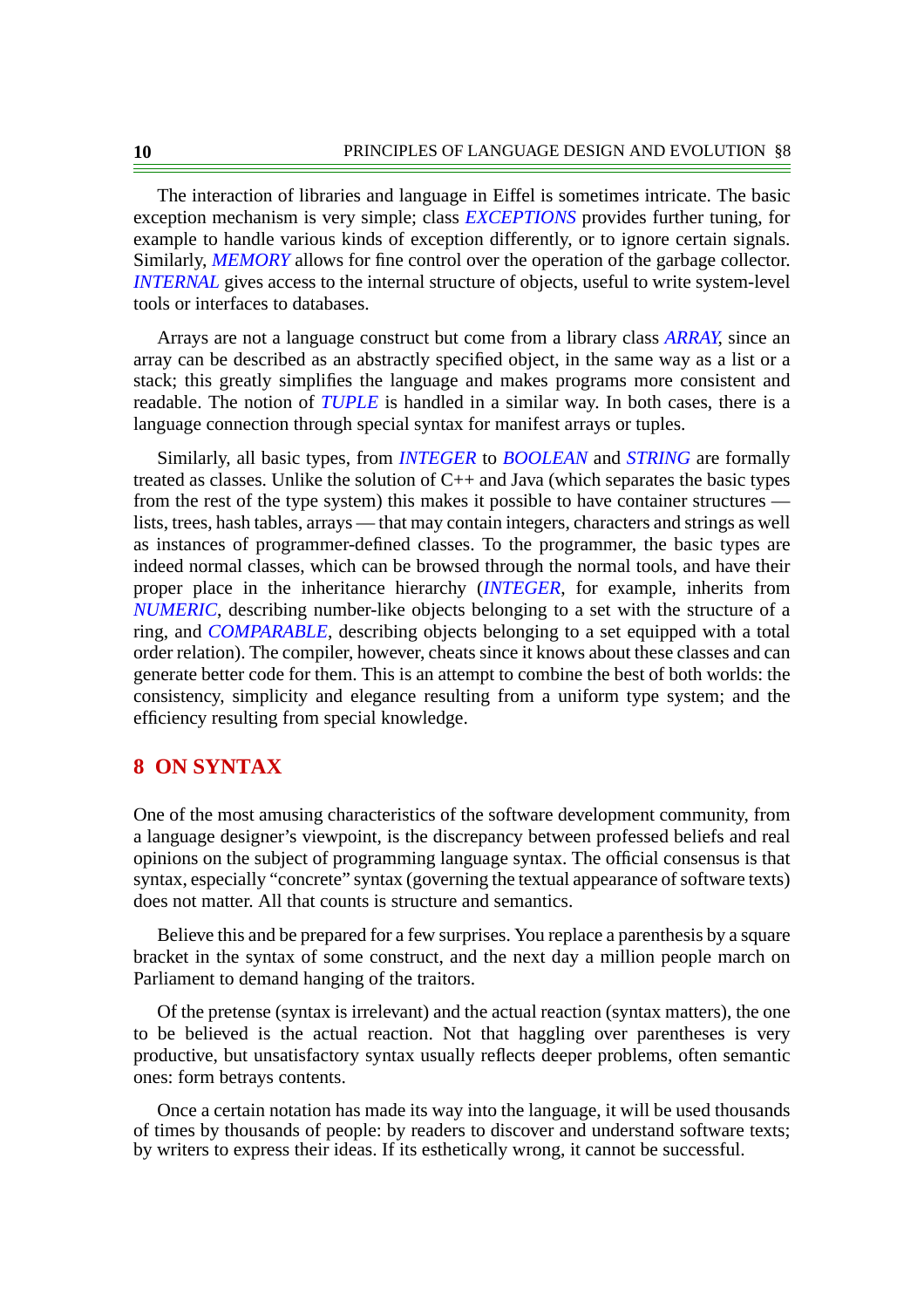There is no recipe for esthetic success, but here again consistency is key. To take just one example, Eiffel follows Ada in making sure that any construct that requires an instruction (such as the body of a Loop, the body of a Routine or a branch of a Conditional) actually takes a sequence of instructions, or Compound. This is one of the simple and universal conventions which make the language easy to remember.

For syntax, some pragmatism does not hurt. A modern version of the struggle between big-endians and little-endians provides a good example. The programming language world is unevenly divided between partisans of the semicolon (or equivalent) as terminator and the Algol camp of semicolon-as-delimiter. Although the accepted wisdom nowadays is heavily in favor of the first approach, I belong to the second school. But in practice what matters is not anyone's taste but convenience for software developers: adding or forgetting a semicolon should not result in any unpleasant consequences.

In the syntax of Eiffel, the semicolon is theoretically a delimiter (between instructions, declarations, Index\_terms clauses, Parent parts); but the syntax was so designed as to make the semicolon syntactically redundant, useful only to improve readability; so in most contexts it is optional.

This tolerance is made possible by two syntactical properties: an empty construct is always legal; and the use of proper construct terminators (often **end**) ensures that no new component of a text may be mistaken for the continuation of the previous construct. For example in

*x* := *y*  $a := b$ 

there is no syntactic ambiguity, even without a semicolon, since no construct may involve two adjacent identifiers such as *y* and *b*.

It is interesting to note here that the study often invoked to justify the C-Java-Ada style of semicolon as terminator (Gannon and Horning, IEEE *TSE*, June 1975) actually used subjects that were trained in PL/I and a test "separator" language that (apparently) treated successive semicolons as an error, a completely unrealistic assumption. This seems to invalidate the piece of conventional wisdom that asserts separators are better than terminators. The experience of Eiffel since semicolons were made optional massively suggests that semicolons are in most cases a mere nuisance. (See the detailed analysis in reference  $[5]$ .)

Another example of the importance of syntax is the dominant practice, in the C-C+- Java-Perl etc. world, of the equality symbol = as assignment operator, going against centuries of mathematical tradition. Experienced programmers, so the argument goes, will never make the error. In fact they make it often. A recent review of the BSD operating system source, performed over one week-end, identified three cases of if  $(x = y)$ — a typo for if  $(x = y)$  which, unfortunately, is legal in C and C++ although it leads to unexpected results. (In Java, at least, the first form is invalid so the error will have no catastrophic consequence.) Syntax matters.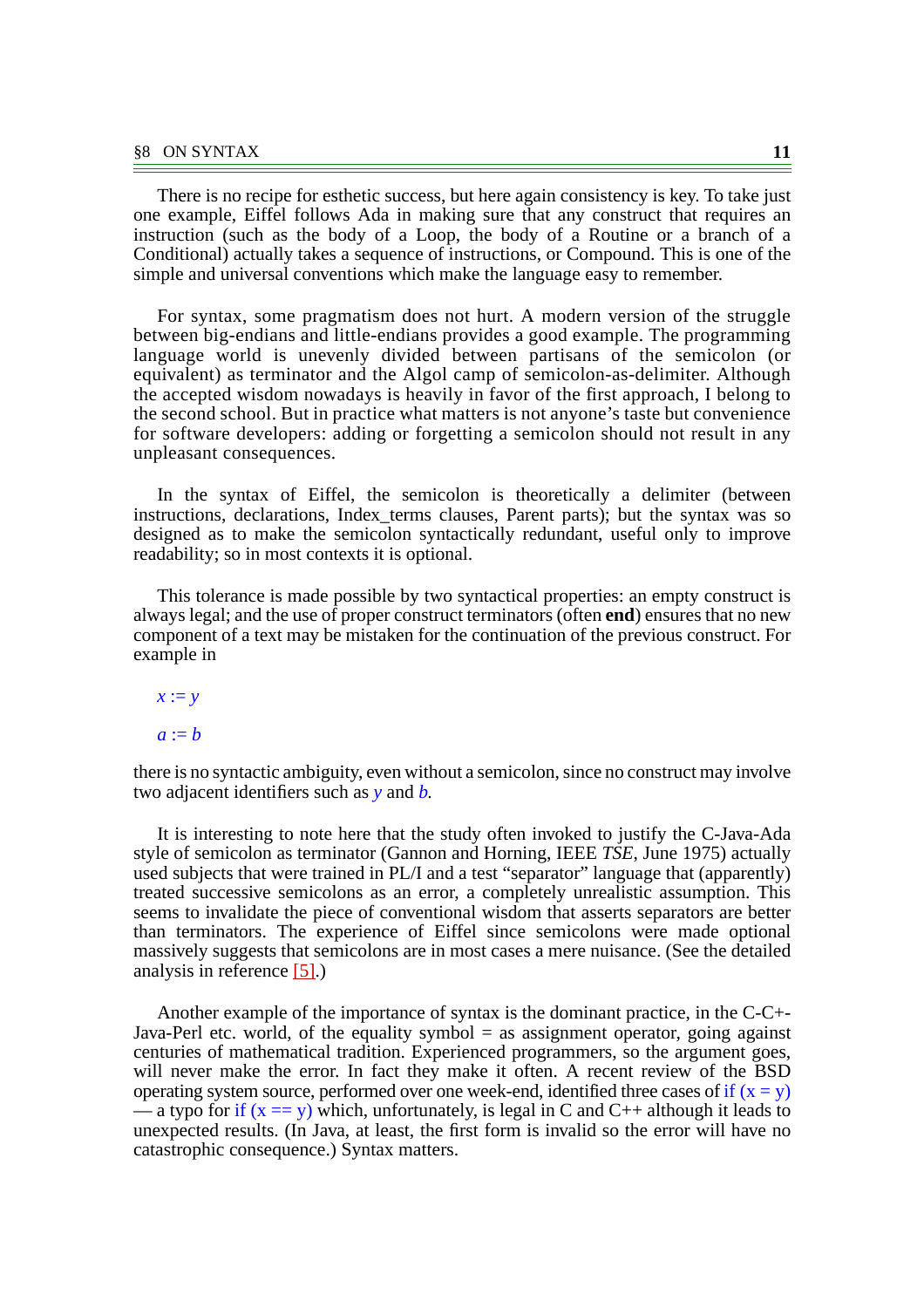#### **9 THE INVENTOR AND THE ASSEMBLER**

One of the most original comments in Hoare's *Hints*(inspired, it seems, by the experience of Algol W) is the suggestion that the two main tasks of language design are best handled by different people: one proposes constructs, the other refrains from invention but assembles other people's suggestions into a coherent engineering construction.

The design of Eiffel has tried to disprove this rule. Eiffel embodies a significant number of inventions. Although many have been contributed by other people, a number of the concepts were devised and integrated in a single process. They include such ideas as once routines for shared objects and decentralized initialization, the multiple inheritance mechanism, object-oriented contracts and their relation with inheritance, renaming, and many others. I hope the result shows that the roles of construct inventor and system assembler are in fact compatible.

#### **10 FROM THE INITIAL DESIGN TO THE ASYMPTOTE**

Although the programming literature contains a few references on language design, less attention has been devoted to the subject of evolution after initial design. Yet successful languages live and change; none of the major languages in use today still adheres to the letter of its original definition. How do the design principles governing the childhood of a language carry over to adolescence and adulthood?

Software developers are inordinately opinionated people, especially on the subject of languages. Inevitably, they will come up with requests for change and extensions. Add to this tremendous and constant source of ideas the contribution of co-workers, users, course participants, colleagues in panels at conferences, and you get a constant influx of new ideas.

In the current state of technology a new element, exciting and sometimes frightening, complements these traditional sources of input: the net. Electronic mail, Usenet forums and specific discussion groups (such as available through Talkitover.com, used for current Eiffel discussions [\[4\]](#page-16-3)) mean that thousands of people can learn in a few hours about the latest announcements, ideas, proposals, opinions and suggestions — and react to them. For Eiffel this has been a tremendous benefit. The number of people who have sent public or private comments is incomparably greater than what it would have been just a few years earlier. Even Ada, probably the language most widely and thoroughly debated before its final design, was born before network access became available on a grand scale, and did not benefit from the unique combination of breadth, depth and timeliness made possible by today's technology.

It is striking to see how many of these ideas are in fact excellent; but this does not mean that they should all be included!

First they may raise subtle or major incompatibilities with other language features; but even if this is not the case they will make the language more complex. The designer must weigh the evidence: is the purported benefit really worth the increase in complexity? In nine out of ten cases the answer is no. Again this usually is no reflection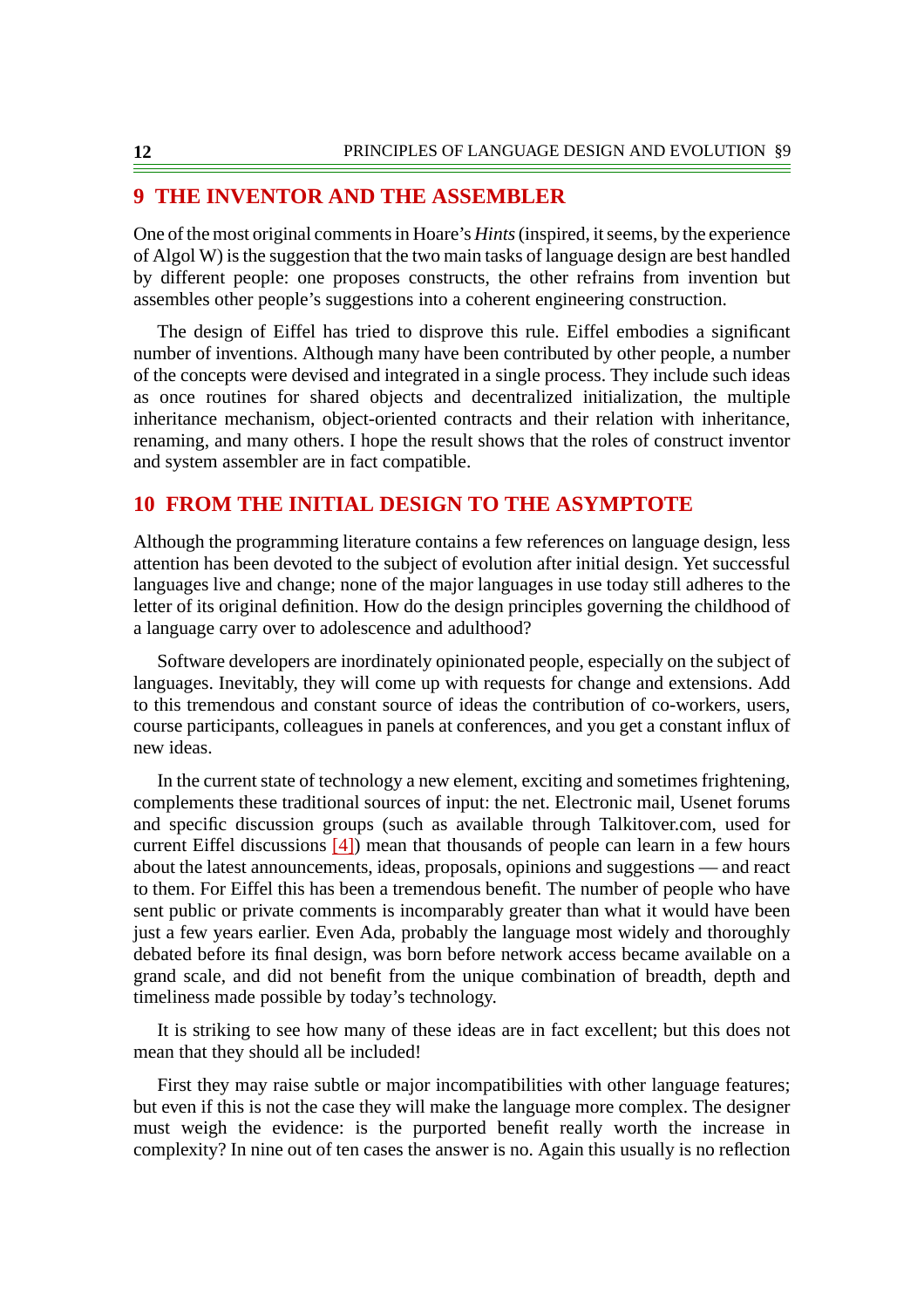on the quality of the idea. But the designer's primary responsibility is to keep in mind the elegance of the overall picture.

What can one do in such a context? The best tactics is to say "no", explain that you are on your way to Vladivostok, and emerge some time later to see if there is still anyone around. This is the basic policy: do not change anything unless you cannot find any more arguments for the status quo.

But saying "no" most of the time is not an excuse for not listening. Almost any single criticism or suggestion contains something useful for the language designer. This includes comments by novices as well as expert users. Most of the time, however, you must go beyond what the comment says. Usually, what you get is presented as a solution; you must see through it and discover the *problem* that it obscures. Users and critics understand many things that designers do not; the users, in particular, are the ones who have to live with the language day in and day out. But design is the job of the designers; you cannot expect users to do it for you. (Sometimes, of course, they will: someone comes up with just the right suggestion. This happened several times in the history of Eiffel, with some recent examples visible on the Web in the ongoing discussion group [\[4\]](#page-16-3). Then you can be really grateful.)

So there are deep and shallow comments but almost no useless ones. Sometimes the solution simply resides in better documentation. Often it lies in a tool, not in any language change. Even more often, as discussed above, the problem may be handled by library facilities: after all, this is the aim of an object-oriented language — not to solve all problems, but to provide the basic mechanisms for solving highly diverse problems.

Once in a while, however, none of this will work. You realize that some facility is missing, or inadequately addressed. When this happens — and only as a last resort the tough conservative temporarily softens his stance. There are two cases, truly different: an extension, or a change.

#### **11 EXTENSIONS**

Extensions are the language designer's secret vice — the dieter's chocolate mousse on his birthday. After much remonstrance and lobbying you finally realize what many users of the language had known for a long time: that some useful type of computation is harder to express than it should be. You know it is extension season.

There is one and only one kind of acceptable language extension: the one that dawns on you with the sudden self-evidence of morning mist. It must provide a complete solution to a real problem, but usually that is not enough: almost all good extensions solve *several* potential problems at once, through a simple addition. It must be straightforward, elegant, explainable to any competent user of the language in a minute or two. (If it takes three, forget it.) It must fit perfectly within the spirit and letter of the rest of the language. It must not have any dark sides or raise any unanswerable questions. And because software engineering is engineering, and unimplemented ideas are worth little more than the whiteboard marker with serves to sketch them, you must see the implementation technique. The implementors' group in the corner of the room is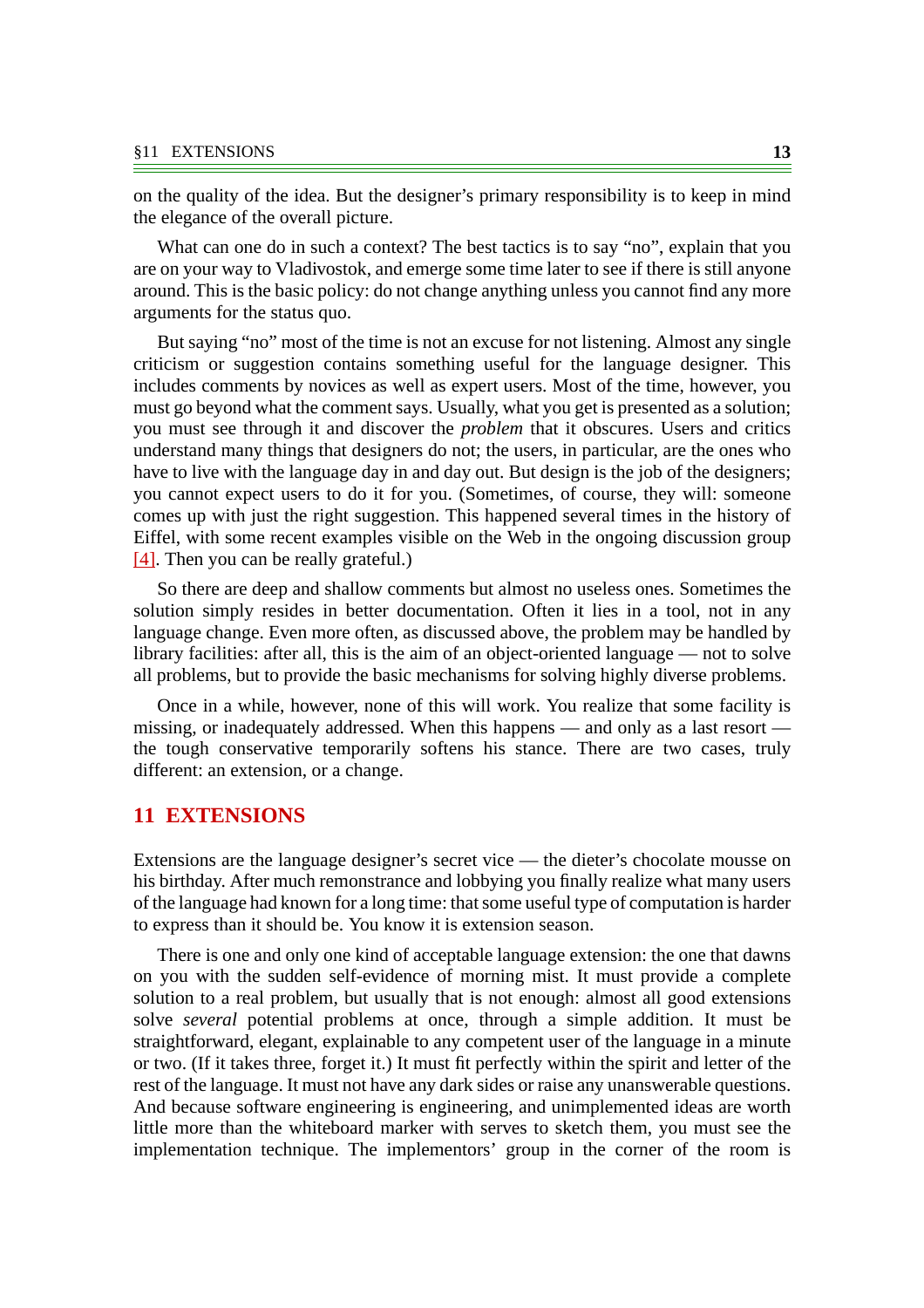grumbling, of course — what good would a nongrumbling implementor be? — but you and they see that they can do it.

When this happens, then there is only one thing to do: go home and forget about it all until the next morning. For in most cases it will be a false alarm. If it still looks good after a whole night, then the current month may not altogether have been lost.

#### **12 CHANGES**

What happens if you realize that some existing language feature, which may be used by thousands of applications out in the field, could have been designed better?

The most common answer is that one should forget about it. This is also the path of least resistance: listening to the Devil of Eternal Compatibility with the Horrors of the Past, whose constant advice is to preserve at all costs the tranquillity of current users. The long-term price, however, is languages that forever keep remnants from another age. For a glimpse of the consequences, it suffices to look at recent versions of Fortran, still retaining (although they are meant for the most powerful parallel computers of tomorrow) some constructs reflecting the idiosyncrasies of the IBM 701's 1951 architecture, or at more recent "object-oriented" extensions of C, faithfully reproducing all the flaws of their parent, compounded by extra levels of complexity.

The other policy is harder to sustain, but it is also safer for the long term: if something can indeed be done better, and the difference matters, then change the construct. Such cases should of course be rare and far between — otherwise one can doubt the very soundness of the original design. They should meet two conditions:

1 There must be wide agreement that the new solution is significantly better than the original one. It must not entail any negative consequence other than its incompatibility.

2 The implementors must provide a conversion mechanism for existing software.

If these conditions are met, then I believe one should cut one's losses and go ahead with the change. To act otherwise is to act arrogantly (pretending that something is perfect when it is not), or to sacrifice long-term quality for short-term tranquillity.

All the issues discussed above arose in the transition between successive versions of Eiffel. It is only for the language users to judge whether the changes and extensions were justified, and whether they followed the principles discussed here. More striking than the changes has been the stability of Eiffel: the language's key properties, especially its semantics, are essentially identical to what was described in the very first publication. But the maintainers of Eiffel have not refrained from making changes, including incompatible ones. It is surprising to see both the intellectual cowardice of many people in language committees, and the positive reaction of actual users. If a change is for the better, it is clearly explained, carefully prepared, and well organized (avoiding pointing a gun to them: change *now* or die!), they will go for it.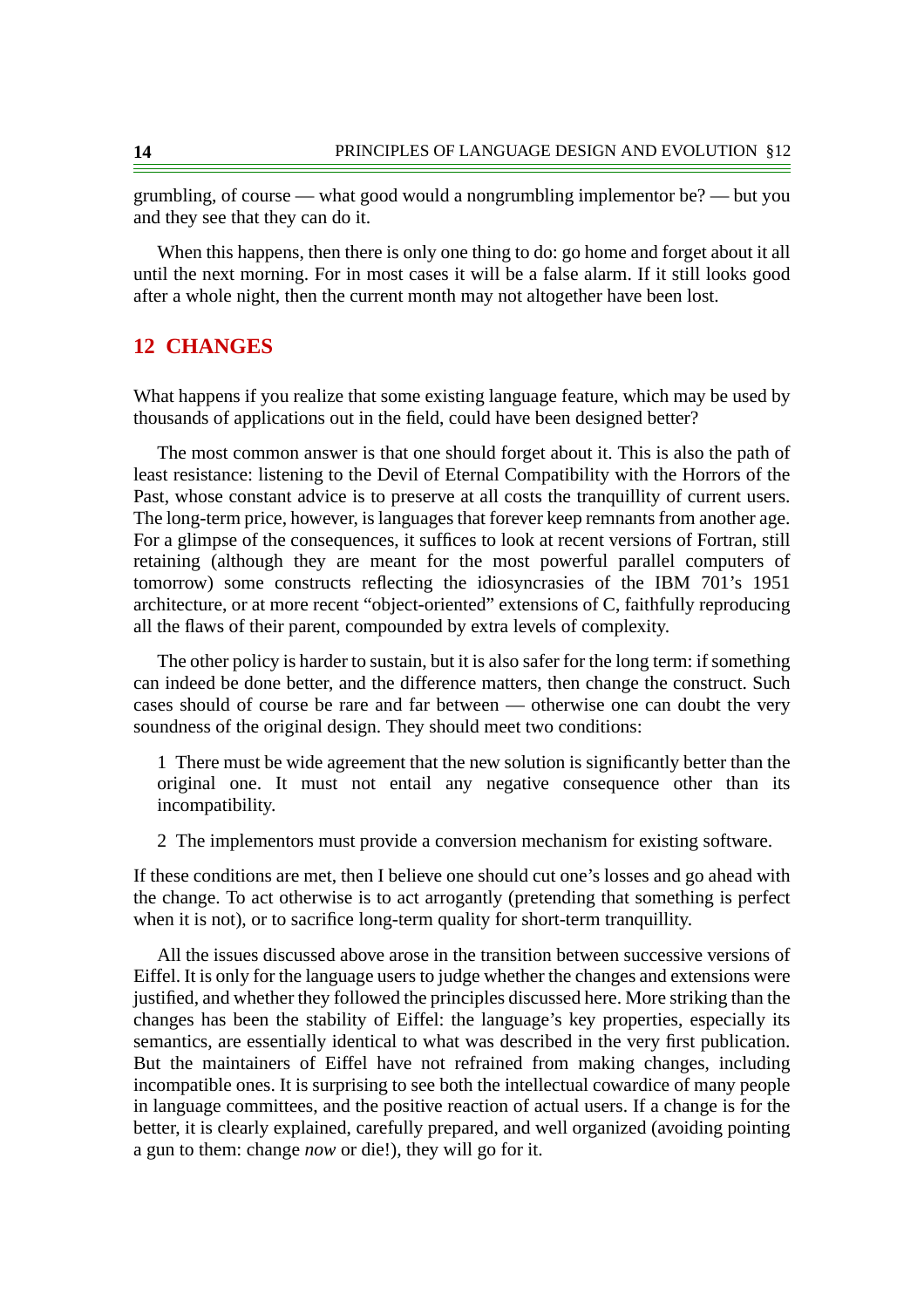#### **13 THE POLITICS OF LANGUAGE EVOLUTION**

The mention of committees brings in the final observation of this overview, addressing not the technology of language evolution but its politics. A number of models are possible:

•The Town Hall model.

*Everyone votes*, *and the majority wins*.

•The Venetian model.

*The Doges haggle it out between themselves*.

•The Tammany Hall model.

*Everyone votes*, *and the bosses haggle it out between themselves*.

•The Dog Pack model.

*He who shouts the loudest wins*.

•The Usenet model.

*He who shouts the longest wins*.

•The dictatorship model.

*The dictator wins* (*until he is toppled*).

•The engineering project model.

*The chief engineer wins*, *but only if he can convince the other engineers most of the time*.

•The CEO model

*Like the engineering project model*, *but the board must approve major decisions*.

Without reference to the management of society, where different criteria apply, I have through my experience come to the conclusion that the appropriate model for language evolution is one of the last two. Democracy is admirable for the government of humans, but a language is before all an engineering project, and someone should be in charge. As in a company, many checks and balances should be provided, and the chief engineer should very seldom be permitted to pass his views just because he is the chief engineer: a technical leader who has to govern by fiat — as opposed to convincing the troops on the sheer strength of technical arguments — will not remain a leader for very long. Once in a while, of course, he gets to make a choice simply because someone needs to choose (concrete syntax details are the most common example); but these should remain rare cases. After all, if the chief engineer deserves the position, his ideas, or more commonly his ability to sort out the good ideas from the bad, regardless of who originated them, should be better than everyone else's, so he should win on the merits.

It is remarkable to see how the people who produce Internet standards, some of the most successful ever, have reached similar conclusions. Although not every transposes literally, the similarities are striking enough to justify citing a substantial extract of Christian Huitema's description of the process in a recent book<sup>2</sup>:

<sup>2.</sup> From section 2.5.3 of reference  $\lceil 6 \rceil$ . Reproduced with the permission of the author and publisher.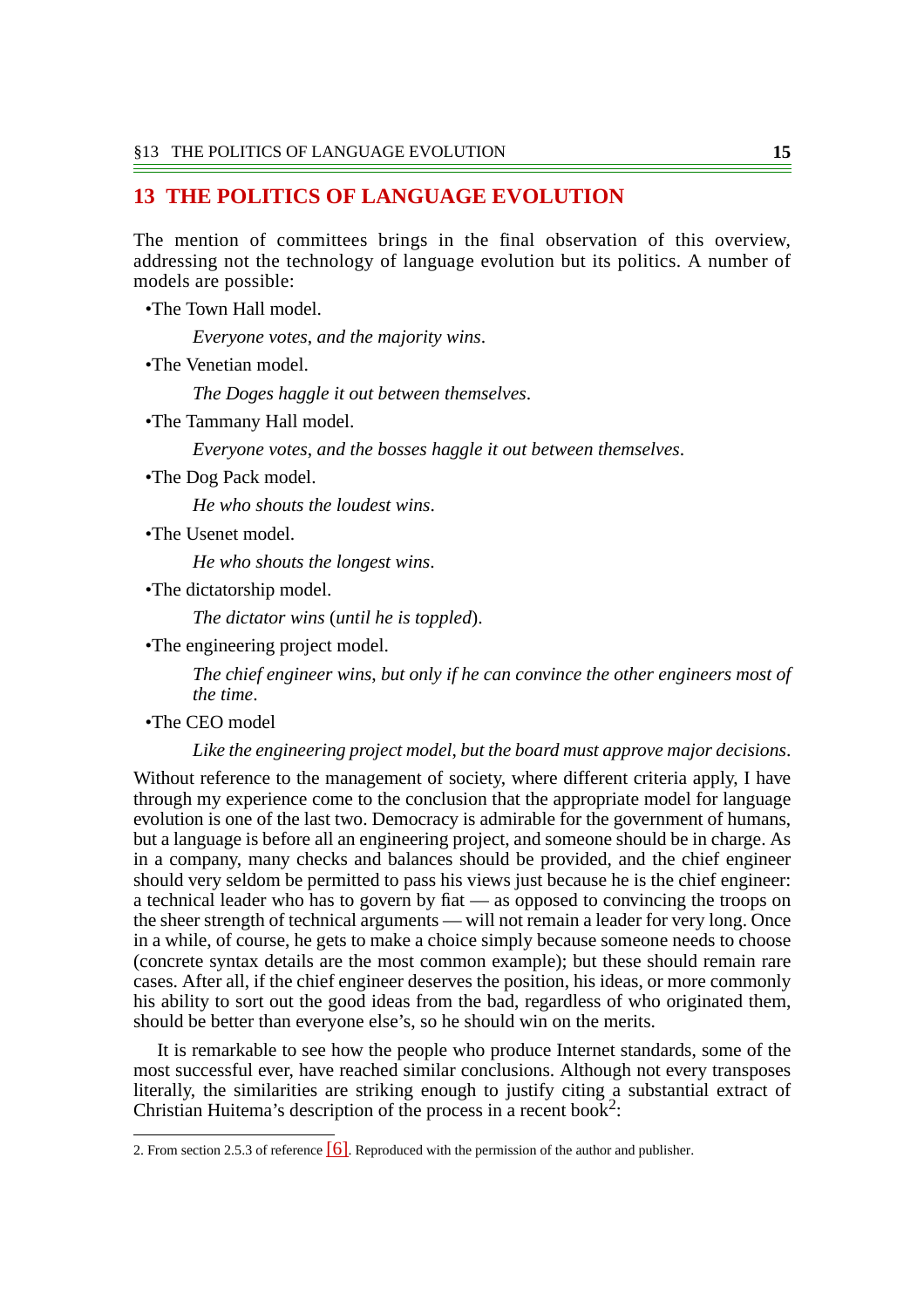*The IETF* [Internet standards group] *is not the only organization that produces networking standards*, *but it has a distinctive flavor*. *As Dave Clark explained it during the 1992 discussions*, *"We reject kings*, *presidents*, *and voting*; *we believe in rough consensus and running code"*.

*The IETF working groups generally don't vote*. *The goal of the processis to obtain a consensus of all participants*; *if your technical contribution cannot withstand technical cricism by your peers*, *i1t will simply be rejected*. *Voting occurs occasionally when there is a choice between two equally valid proposals*, *such as on the position of fileds within a packet*, *but this is more a rational way to flip a coin than anything else*. *In fact*, *voting supposes counting voting rights*, *which supposes some formal membership — for example*, *one vote per country or one vote per member organization*. *This is almost contradictory with the open membership nature of the working groups which any interested individual can join*. *By avoiding votes*, *the IETF also avoids the "horse trading" that occurs in the last days preceding a vote in other organizations* (*"I will vote for your checksum algorithm if you vote for my address format"*). *Voting leads to compromises and overblown specifications that include every member's desires*. *This kind of compromise would not fly in the IETF*. *One has to get consensus through the excellence of the technical work*. *The search for consensus leads to technical elegance*.

*Consensus does not mean unanimity*. *There will always be some unconvinced minority*. *This is why the consensus is expected to be "rough"*. *In fact*, *it can be so rough that two irreconcilable camps opt for two very different solutions*. *Treying to merge them would yield what is often derided as "a camel— a horse designed by a committee"*, *where the bumps on the back reflect the diverse options*. *There are two famous examples of this situation*, *one in the management area* (*CMOT*, *derived from ISO's CMP versus SNMP*) *and one in the routing area* (*OSPF versus the adaptation of ISO's IS-IS*). *In both cases the problem was solved by letting two independent working groups pursue the two different options*, *producing two incompatible but self-consistent standards*, *and letting tyhe market choose*.

*This is why the last part of the equation*, *running code*, *is important*. *An IETF specification can only progress from proposed standard to draft and then full standaard if it is adopted by the market* (*if it is implemented and sold within networking productgs*). *A perfect specification that could not be implemented would just be forgotten*; *the document would be reclassified as "historical"*.

For Eiffel as for other languages, the temptation periodically arises of deciding language features through a vote. The IETF model — rough consensus and running code — seems far preferable.